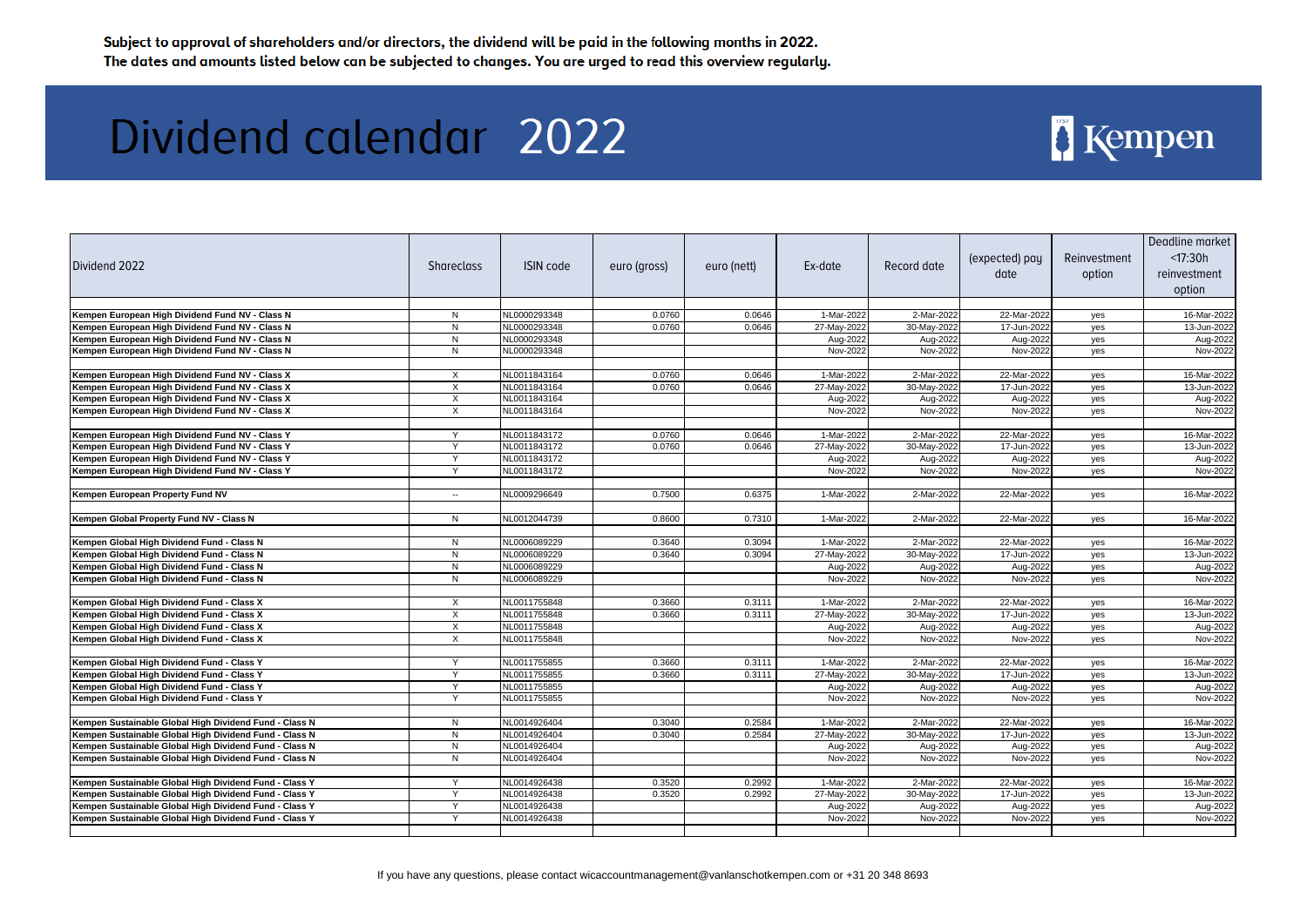| Dividend 2022                                                                                                                                                                                                                                                                                            | <b>Shareclass</b> | <b>ISIN code</b> | euro (gross) | euro (nett) | Ex-date     | Record date | (expected) pay<br>date | Reinvestment<br>option | Deadline market<br>< 17:30h<br>reinvestment<br>option |
|----------------------------------------------------------------------------------------------------------------------------------------------------------------------------------------------------------------------------------------------------------------------------------------------------------|-------------------|------------------|--------------|-------------|-------------|-------------|------------------------|------------------------|-------------------------------------------------------|
| Kempen Global Sustainable Equity Fund NV                                                                                                                                                                                                                                                                 | $\sim$            | NL0010558854     |              |             |             |             |                        |                        |                                                       |
| Kempen European Sustainable Equity Fund NV - Class N                                                                                                                                                                                                                                                     | N                 | NL0012512958     | 1.7200       | 1.4620      | 1-Mar-2022  | 2-Mar-2022  | 22-Mar-2022            | yes                    | 16-Mar-2022                                           |
|                                                                                                                                                                                                                                                                                                          |                   |                  |              |             |             |             |                        |                        |                                                       |
| <b>Phoenix Fund</b>                                                                                                                                                                                                                                                                                      | $\sim$            | NL0009864487     |              |             |             |             |                        |                        |                                                       |
| BestSelect-AB European Equity - Class BN                                                                                                                                                                                                                                                                 | <b>BN</b>         | NL0015476847     | 2.2200       | 1.8870      | 1-Mar-2022  | 2-Mar-2022  | 8-Mar-2022             | no                     |                                                       |
| BestSelect-AB European Equity - Class BN                                                                                                                                                                                                                                                                 | <b>BN</b>         | NL0015476847     | 2.2000       | 1.8700      | 11-may-2022 | 12-May-2022 | 17-May-2022            | no                     |                                                       |
| BestSelect-AB US Concentrated Growth Equity - Class BN                                                                                                                                                                                                                                                   | BN                | NL0013689037     |              |             |             |             |                        | $\sim$                 |                                                       |
| BestSelect-Boston Partners US Value Equity - Class BN                                                                                                                                                                                                                                                    | BN                | NL0013689029     | 1.6300       | 1.3855      | 1-Mar-2022  | 2-Mar-2022  | 8-Mar-2022             | no                     |                                                       |
| BestSelect-Federated Hermes Global Impact Opportunities Equity -Class P **                                                                                                                                                                                                                               | P                 | NL0015000O99     |              |             |             |             |                        | $\sim$                 |                                                       |
| BestSelect-Hermes European Growth Equity - Class BN                                                                                                                                                                                                                                                      | BN                | NL0013689011     | 1.4200       | 1.2070      | 1-Mar-2022  | 2-Mar-2022  | 8-Mar-2022             | no                     |                                                       |
| BestSelect-Hermes European Growth Equity - Class BN                                                                                                                                                                                                                                                      | BN                | NL0013689011     | 2.1300       | 1.8105      | 11-may-2022 | 12-May-2022 | 17-May-2022            | no                     |                                                       |
| BestSelect-M&G Global Positive Impact Equity - Class BN **                                                                                                                                                                                                                                               | BN                | NL0015000OA0     |              |             |             |             |                        | $\sim$                 |                                                       |
| BestSelect-M&G Global Positive Impact Equity - Class P **                                                                                                                                                                                                                                                | P                 | NL0015000O73     |              |             |             |             |                        | $\sim$                 |                                                       |
| BestSelect-Quoniam Global Corporate Bond - Class BN                                                                                                                                                                                                                                                      | <b>BN</b>         | NL0015476854     | 1.0700       | 0.9095      | 1-Mar-2022  | 2-Mar-2022  | 8-Mar-2022             | no                     |                                                       |
| Kempen Profielfonds 0 - Class N                                                                                                                                                                                                                                                                          | N                 | NL0010610309     | 2.7660       | 2.3511      | 27-May-2022 | 30-May-2022 | 17-Jun-2022            | yes                    | 13-Jun-2022                                           |
| Kempen Profielfonds 0 - Class Z                                                                                                                                                                                                                                                                          | Ζ                 | NL0012671929     | 0.1660       | 0.1411      | 27-May-2022 | 30-May-2022 | 17-Jun-2022            | yes                    | 13-Jun-2022                                           |
| Kempen Profielfonds 2 - Class N                                                                                                                                                                                                                                                                          | N                 | NL0000290468     |              |             |             |             |                        | $\sim$                 |                                                       |
| Kempen Profielfonds 2 - Class Z                                                                                                                                                                                                                                                                          | Z                 | NL0012671945     |              |             |             |             |                        | $\sim$                 |                                                       |
| Kempen Profielfonds 3 - Class N                                                                                                                                                                                                                                                                          | N                 | NL0000290476     |              |             |             |             |                        | $\sim$                 |                                                       |
| Kempen Profielfonds 4 - Class N                                                                                                                                                                                                                                                                          | N                 | NL0000290484     |              |             |             |             |                        | $\sim$                 |                                                       |
| Kempen Profielfonds 5 - Class N                                                                                                                                                                                                                                                                          | N                 | NL0000290492     | 0.0120       | 0.0102      | 27-May-2022 | 30-May-2022 | 17-Jun-2022            | yes                    | 13-Jun-2022                                           |
| Kempen Profielfonds 5 - Class Z                                                                                                                                                                                                                                                                          | Z                 | NL0012672000     | 0.0060       | 0.0051      | 27-May-2022 | 30-May-2022 | 17-Jun-2022            | yes                    | 13-Jun-2022                                           |
| Evi Zeer Defensief                                                                                                                                                                                                                                                                                       | $\sim$            | NL0012746960     |              |             |             |             |                        | $\sim$                 |                                                       |
| <b>Evi Defensief</b>                                                                                                                                                                                                                                                                                     | $\sim$            | NL0012746978     |              |             |             |             |                        | $\sim$                 |                                                       |
| <b>Evi Neutraal</b>                                                                                                                                                                                                                                                                                      | $\sim$ $\sim$     | NL0012746986     |              |             |             |             |                        |                        |                                                       |
| <b>Evi Offensief</b>                                                                                                                                                                                                                                                                                     | $\sim$            | NL0012746994     |              |             |             |             |                        | $\sim$                 |                                                       |
| Evi Zeer Offensief                                                                                                                                                                                                                                                                                       | $\sim$            | NL0012747000     |              |             |             |             |                        | $\sim$                 |                                                       |
| Van Lanschot Vermogensfonds Actief - Zeer defensief - Class BN *                                                                                                                                                                                                                                         | BN                | NL00150009S8     |              |             |             |             |                        | $\sim$                 |                                                       |
| Van Lanschot Vermogensfonds Actief - Defensief - Class BN *                                                                                                                                                                                                                                              | <b>BN</b>         | NL00150009X8     |              |             |             |             |                        | $\sim$                 |                                                       |
| Van Lanschot Vermogensfonds Actief - Neutraal - Class BN *                                                                                                                                                                                                                                               | BN                | NL00150009W0     |              |             |             |             |                        | $\sim$                 |                                                       |
| Van Lanschot Vermogensfonds Actief - Gematigd offensief - Class BN *                                                                                                                                                                                                                                     | BN                | NL00150009T6     |              |             |             |             |                        |                        |                                                       |
| Van Lanschot Vermogensfonds Actief - Offensief - Class BN *                                                                                                                                                                                                                                              | <b>BN</b>         | NL00150009V2     |              |             |             |             |                        |                        |                                                       |
| Van Lanschot Vermogensfonds Actief - Zeer offensief - Class BN *                                                                                                                                                                                                                                         | <b>BN</b>         | NL00150009Y6     |              |             |             |             |                        |                        |                                                       |
| Van Lanschot Vermogensfonds Value Investing - Class BN *                                                                                                                                                                                                                                                 | BN                | NL00150009U4     |              |             |             |             |                        | $\sim$                 |                                                       |
|                                                                                                                                                                                                                                                                                                          |                   |                  |              |             |             |             |                        |                        |                                                       |
| Van Lanschot Mandaatfonds Developed European Equity - Class ZJ **                                                                                                                                                                                                                                        | ZJ                | NL0015000CM0     |              |             |             |             |                        | $\sim$                 |                                                       |
| Van Lanschot Mandaatfonds North American Equity - Class ZJ **                                                                                                                                                                                                                                            | ZJ                | NL0015000CN8     |              |             |             |             |                        | $\sim$                 |                                                       |
| The fund pays the received dividends and interest income to the participants within eight months after the end of the financial year. The first financial year ends on 30 December 2022, which means that a first dividend pay<br>the dividend payment can vary per year and can be zero in any year.    |                   |                  |              |             |             |             |                        |                        |                                                       |
| ** The fund pays the received dividends and interest income to the participants within eight months after the end of the financial year. The first financial year ends on 30 September 2022, which means that a first dividend<br>of the dividend payment can vary per year and can be zero in any year. |                   |                  |              |             |             |             |                        |                        |                                                       |

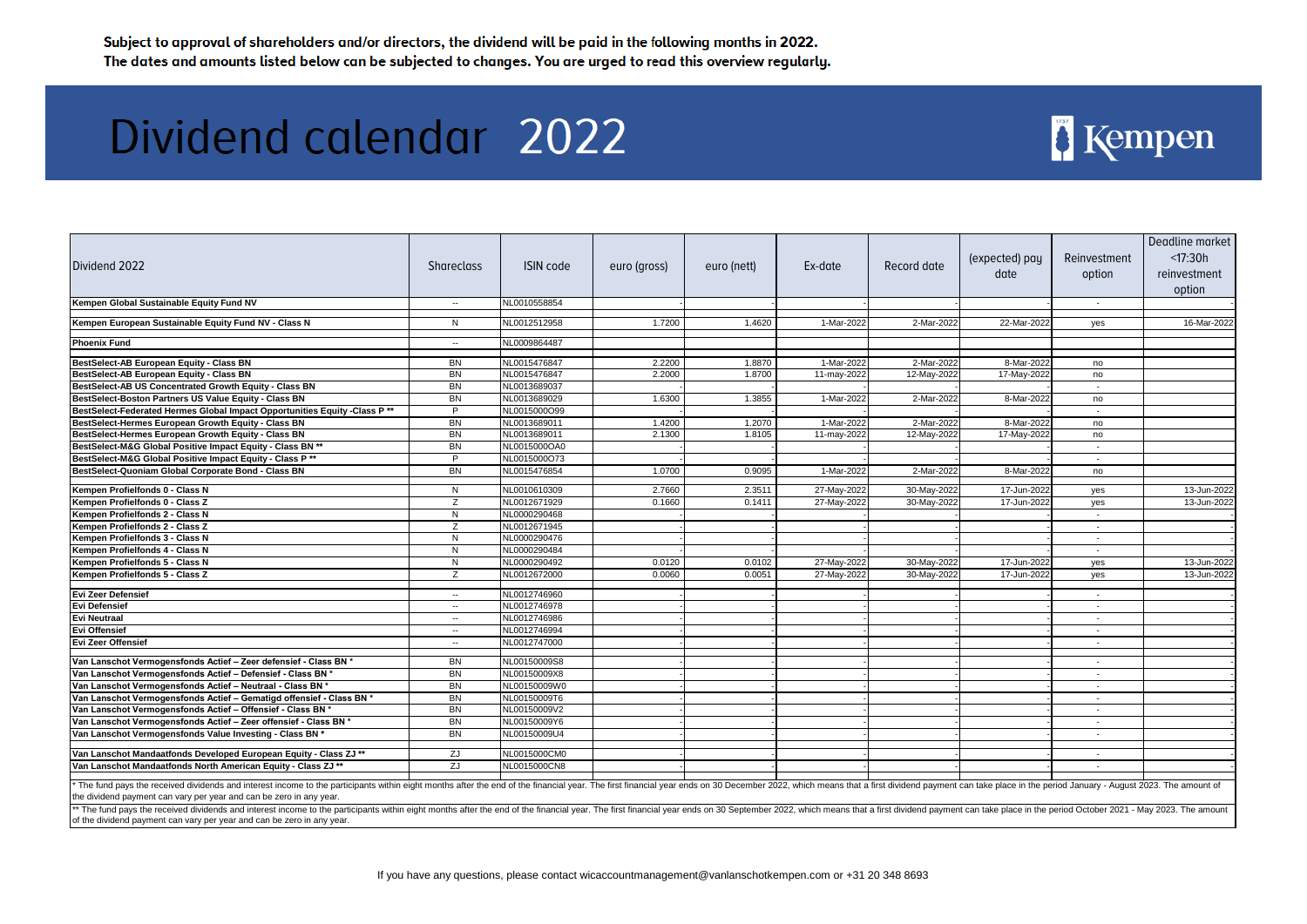| Dividend 2022                       | Shareclass     | <b>ISIN code</b> | euro (gross) | euro (nett) | Ex-date          | Record date      | (expected) pay<br>date | Reinvestment<br>option | Deadline market<br>< 17:30h<br>reinvestment<br>option |
|-------------------------------------|----------------|------------------|--------------|-------------|------------------|------------------|------------------------|------------------------|-------------------------------------------------------|
| Kempen Orange Fund NV               | $\sim$         | NL0000289627     | 3.0000       | 2.5500      | 27-May-2022      | 30-May-2022      | 17-Jun-2022            | yes                    | 13-Jun-2022                                           |
|                                     |                |                  |              |             |                  |                  |                        |                        |                                                       |
| Kempen Oranje Participaties NV      | $\sim$         | NL0000440675     | 4.0000       | 3.4000      | 27-May-2022      | 30-May-2022      | 3-Jun-2022             | no                     |                                                       |
|                                     |                |                  |              |             |                  |                  |                        |                        |                                                       |
| Kempen Oranje Participaties Primo   | $\sim$         | NL0010858387     | 4.0000       | 3.4000      | 27-May-2022      | 30-May-2022      | 8-Jun-2022             | no                     |                                                       |
| Kempen Oranje Participaties Secundo | $\sim$         | NL00150006E4     | 1.2500       | 1.0625      | 27-May-2022      | 30-May-2022      | 8-Jun-2022             | no                     |                                                       |
| <b>Amstel Participatiefonds</b>     | $\mathbf{e}$ . | NL0012081400     | 860.0000     | 731.0000    | 27-May-2022      | 30-May-2022      | 13-Jun-2022            | no                     |                                                       |
| <b>Berkel Participatiefonds</b>     | $\sim$         | NL0015000GG3     | 450.0000     | 382.5000    | 27-May-2022      | 30-May-2022      | 13-Jun-2022            | no                     |                                                       |
| <b>Dommel Participatiefonds</b>     | $\sim$         | NL0014120198     | 640.0000     | 544.0000    | 27-May-2022      | 30-May-2022      | 13-Jun-2022            | no                     |                                                       |
| <b>Donau Participatiefonds</b>      | $\sim$         | NL0015000GC2     | 465.0000     | 395.2500    | 27-May-2022      | 30-May-2022      | 13-Jun-2022            | no                     |                                                       |
| <b>Eems Participatiefonds</b>       | $\sim$         | NL0015000GF5     | 460.0000     | 391.0000    | 27-May-2022      | 30-May-2022      | 13-Jun-2022            | no                     |                                                       |
| <b>Elbe Participatiefonds</b>       | $\sim$         | NL0012706295     | 700.0000     | 595.0000    | 27-May-2022      | 30-May-2022      | 13-Jun-2022            | no                     |                                                       |
| <b>IJssel Participatiefonds</b>     | $\sim$         | NL0010858429     | 1,575.0000   | 1,338.7500  | 27-May-2022      | 30-May-2022      | 13-Jun-2022            | no                     |                                                       |
| <b>Linge Participatiefonds</b>      | $\sim$         | NL0012294490     | 700.0000     | 595.0000    | 27-May-2022      | 30-May-2022      | 13-Jun-2022            | no                     |                                                       |
| <b>Loire Participatiefonds</b>      | $\sim$         | NL0012706303     | 785.0000     | 667.2500    | 27-May-2022      | 30-May-2022      | 13-Jun-2022            | no                     |                                                       |
| <b>Maas Participatiefonds</b>       | $\sim$         | NL0010858395     | 3.3000       | 2.8050      | 27-May-2022      | 30-May-2022      | 8-Jun-2022             | no                     |                                                       |
| <b>Merwede Participatiefonds</b>    | $\sim$         | NL0012294508     | 760.0000     | 646.0000    | 27-May-2022      | 30-May-2022      | 13-Jun-2022            | no                     |                                                       |
| <b>Moezel Participatiefonds</b>     | $\sim$         | NL0014120206     | 535.0000     | 454.7500    | 27-May-2022      | 30-May-2022      | 13-Jun-2022            | no                     |                                                       |
| Rhône Participatiefonds             | $\mathbf{e}$ . | NL00150006F1     | 460.0000     | 391.0000    | 27-May-2022      | 30-May-2022      | 13-Jun-2022            | no                     |                                                       |
| <b>Rotte Participatiefonds</b>      | $\sim$         | NL0015000GE8     | 450.0000     | 382.5000    | 27-May-2022      | 30-May-2022      | 13-Jun-2022            | no                     |                                                       |
| <b>Schelde Participatiefonds</b>    | $\sim$         | NL0010858403     | 1,700.0000   | 1,445.0000  | 27-May-2022      | 30-May-2022      | 8-Jun-2022             | no                     |                                                       |
| <b>Seine Participatiefonds</b>      | $\sim$         | NL0013475387     | 785.0000     | 667.2500    | 27-May-2022      | 30-May-2022      | 13-Jun-2022            | no                     |                                                       |
| <b>Spaarne Participatiefonds</b>    | $\mathbf{e}$ . | NL0012191613     | 715.0000     | 607.7500    | 27-May-2022      | 30-May-2022      | 13-Jun-2022            | no                     |                                                       |
| <b>Tiber Participatiefonds</b>      | $\sim$         | NL0013475395     | 690.0000     | 586.5000    | 27-May-2022      | 30-May-2022      | 13-Jun-2022            | no                     |                                                       |
| <b>Theems Participatiefonds</b>     | $\sim$         | NL00150006D6     | 460.0000     | 391.0000    | 27-May-2022      | 30-May-2022      | 13-Jun-2022            | no                     |                                                       |
| <b>Vecht Participatiefonds</b>      | $\mathbf{e}$ . | NL0010858411     | 1,500.0000   | 1,275.0000  | 27-May-2022      | 30-May-2022      | 13-Jun-2022            | no                     |                                                       |
| Houdstermaatschappij BV             | $\sim$         | NL0015000L27     |              |             | June-2022        | <b>June-2022</b> | <b>Jul-2022</b>        | no                     |                                                       |
| DeltaHaven I BV                     | $\mathbf{e}$ . | NL0015000KW2     |              |             | June-202         | <b>June-2022</b> | Jul-2022               | no                     |                                                       |
| <b>DeltaHaven IA BV</b>             | $\sim$         | NL0015000L50     |              |             | June-2022        | June-2022        | Jul-2022               | no                     |                                                       |
| <b>DeltaHaven III BV</b>            | $\sim$         | NL0015000KZ5     |              |             | June-2022        | June-2022        | Jul-2022               | no                     |                                                       |
| DeltaHaven IV BV                    | $\sim$         | NL0015000L68     |              |             | June-2022        | <b>June-2022</b> | Jul-2022               | no                     |                                                       |
| <b>DeltaHaven VI BV</b>             | $\sim$         | NL0015000L43     |              |             | June-2022        | June-2022        | Jul-2022               | no                     |                                                       |
| DeltaHaven VII BV                   | $\sim$         | NL0015000KY8     |              |             | June-202         | June-2022        | Jul-2022               | no                     |                                                       |
| Passade BV                          | $\sim$         | NL0015000L19     |              |             | June-202         | <b>June-2022</b> | Jul-2022               | no                     |                                                       |
| PassadeHaven I BV                   | $\sim$         | NL0015000KX0     |              |             | <b>June-2022</b> | June-2022        | Jul-2022               | no                     |                                                       |
| PassadeHaven II BV                  | $\sim$         | NL0015000L35     |              |             | June-202         | <b>June-2022</b> | <b>Jul-2022</b>        | no                     |                                                       |
| PassadeHaven III BV                 | $\mathbf{e}$ . | NL0015000L01     |              |             | June-2022        | June-2022        | Jul-2022               | no                     |                                                       |
|                                     |                |                  |              |             |                  |                  |                        |                        |                                                       |
| De Zonnewijser                      | $\sim$         | NL0000215366     |              |             | Jul-2022         | Jul-2022         | Jul-2022               | no                     |                                                       |
| Magnolia Participatiefonds          | $\mathbf{e}$ . | NL0012650634     |              |             | Jul-2022         | Jul-2022         | Jul-2022               | no                     |                                                       |
| <b>Oleander Participatiefonds</b>   | $\sim$         | NL0012650626     |              |             | Jul-2022         | Jul-2022         | Jul-2022               | no                     |                                                       |
|                                     |                |                  |              |             |                  |                  |                        |                        |                                                       |

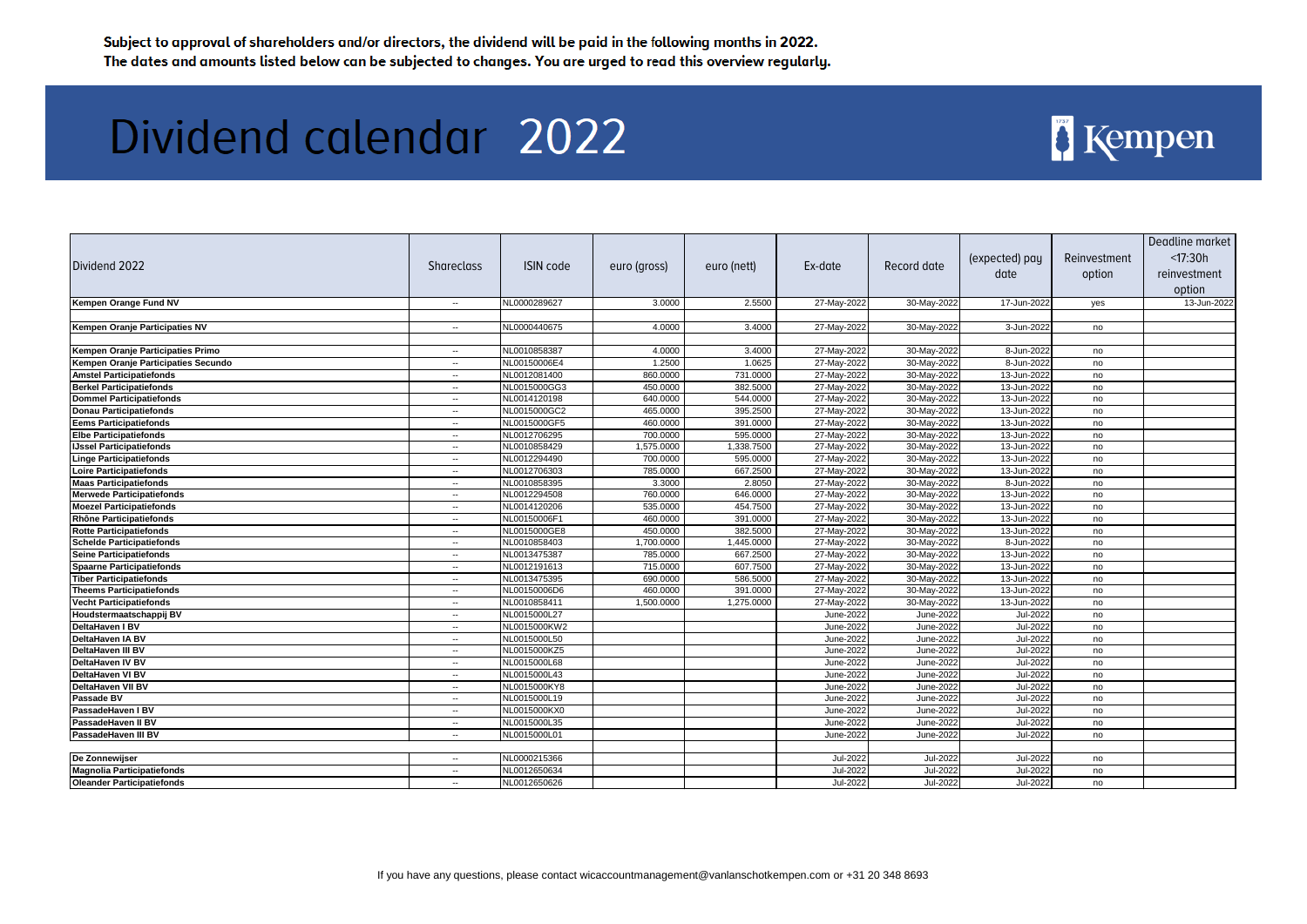| Dividend 2022                                        | <b>Shareclass</b> | ISIN code    | euro (gross) | euro (nett) | Ex-date   | Record date | (expected) pay<br>date | Reinvestment<br>option | Deadline market<br>$<$ 17:30h<br>reinvestment<br>option |
|------------------------------------------------------|-------------------|--------------|--------------|-------------|-----------|-------------|------------------------|------------------------|---------------------------------------------------------|
|                                                      |                   |              |              |             |           |             |                        |                        |                                                         |
| Kempen (Lux) Euro Credit Fund - Class B              | B                 | LU0630255189 |              | 0.27        | 13-Jan-22 | 12-Jan-22   | 20-Jan-22              | yes                    |                                                         |
| Kempen (Lux) Euro Credit Fund - Class B              | B                 | LU0630255189 |              |             | Jul-2022  | Jul-2022    | Jul-2022               | yes                    |                                                         |
| Kempen (Lux) Euro Credit Fund - Class BN             | BN                | LU0927664382 |              | 0.14        | 13-Jan-22 | 12-Jan-22   | 20-Jan-22              | yes                    |                                                         |
| Kempen (Lux) Euro Credit Fund - Class BN             | <b>BN</b>         | LU0927664382 |              |             | Jul-2022  | Jul-2022    | Jul-2022               | yes                    |                                                         |
| Kempen (Lux) Euro Credit Fund - Class J              |                   | LU0630255858 |              | 12.60       | 13-Jan-22 | 12-Jan-22   | 20-Jan-22              | yes                    |                                                         |
|                                                      |                   |              |              |             |           |             |                        |                        |                                                         |
| Kempen (Lux) Euro Credit Fund Plus - Class BN        | BN                | LU0979491585 |              | 0.14        | 13-Jan-22 | 12-Jan-22   | 20-Jan-22              | yes                    |                                                         |
| Kempen (Lux) Euro Credit Fund Plus - Class BN        | <b>BN</b>         | LU0979491585 |              |             | Jul-2022  | Jul-2022    | Jul-2022               | yes                    |                                                         |
|                                                      |                   |              |              |             |           |             |                        |                        |                                                         |
| Kempen (Lux) Euro High Yield Fund - Class J          |                   | LU1624254394 |              | 25.85       | 13-Jan-22 | 12-Jan-22   | 20-Jan-22              | yes                    |                                                         |
|                                                      |                   |              |              |             |           |             |                        |                        |                                                         |
| Kempen (Lux) Euro Sustainable Credit Fund - Class BN | BN                | LU0979490850 |              | 0.13        | 13-Jan-22 | 12-Jan-22   | 20-Jan-22              | yes                    |                                                         |
| Kempen (Lux) Euro Sustainable Credit Fund - Class BN | <b>BN</b>         | LU0979490850 |              |             | Jul-2022  | Jul-2022    | Jul-2022               | yes                    |                                                         |
| Kempen (Lux) Euro Sustainable Credit Fund - Class J  |                   | LU0979491239 |              | 11.09       | 13-Jan-22 | 12-Jan-22   | 20-Jan-22              | yes                    |                                                         |
|                                                      |                   |              |              |             |           |             |                        |                        |                                                         |

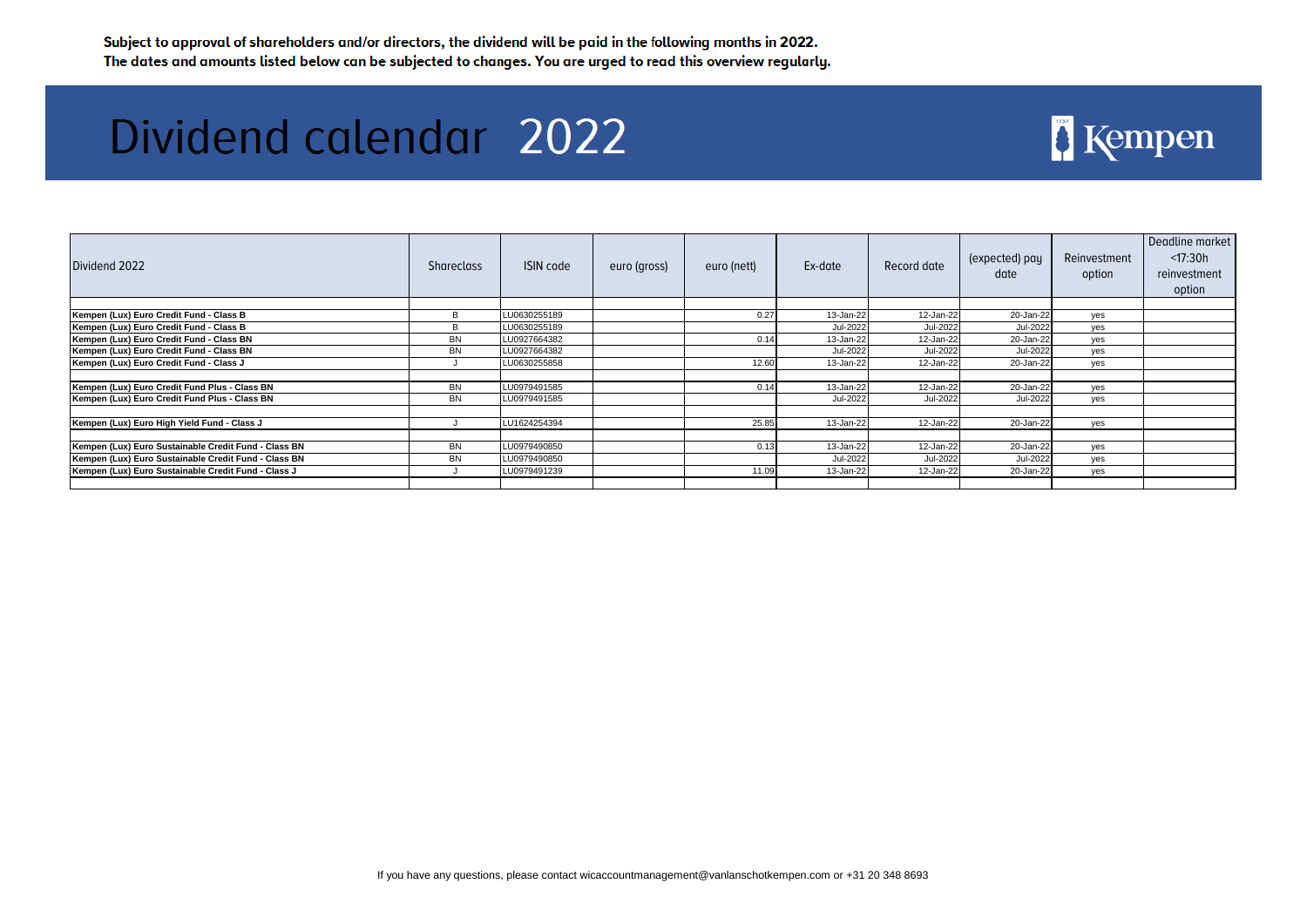## Dividend calendar 2022

| Dividend 2022                                               | <b>Shareclass</b> | <b>ISIN</b> code | euro (gross) | euro (nett) | Ex-date       | Record date | (expected) pay<br>date | Reinvestment<br>option | Deadline market<br>< 17:30h<br>reinvestment<br>option |
|-------------------------------------------------------------|-------------------|------------------|--------------|-------------|---------------|-------------|------------------------|------------------------|-------------------------------------------------------|
|                                                             |                   |                  |              |             |               |             |                        |                        |                                                       |
| Kempen (Lux) Global High Dividend Fund - Class J - GPB      | J - GBP           | LU0864388870     |              | £29.00      | 17-Mar-22     | 16-Mar-22   | 24-Mar-22              | yes                    |                                                       |
| Kempen (Lux) Global High Dividend Fund - Class J - GPB      | J - GBP           | LU0864388870     |              |             | Sep-2022      | Sep-2022    | Sep-2022               | yes                    |                                                       |
| Kempen (Lux) Global High Dividend Fund - Class ZJ           | ZJ                | LU1816221482     |              | 9.50        | 13-Jan-22     | 12-Jan-22   | $20 - Jan-22$          | yes                    |                                                       |
| Kempen (Lux) Global High Dividend Fund - Class ZJ           | ZJ                | LU1816221482     |              | 9.50        | 17-Mar-22     | 16-Mar-22   | 24-Mar-22              | yes                    |                                                       |
| Kempen (Lux) Global High Dividend Fund - Class ZJ           | ZJ                | LU1816221482     |              |             | Jul-2022      | Jul-2022    | Jul-2022               | yes                    |                                                       |
| Kempen (Lux) Global High Dividend Fund - Class ZJ           | ZJ                | LU1816221482     |              |             | Sep-2022      | Sep-2022    | Sep-2022               | yes                    |                                                       |
|                                                             |                   |                  |              |             |               |             |                        |                        |                                                       |
| Kempen (Lux) European High Dividend Fund - Class JX1-GBP    | JX1-GBP           | LU2133598198     |              | £56.00      | 13-Jan-22     | 12-Jan-22   | 20-Jan-22              | yes                    |                                                       |
| Kempen (Lux) European High Dividend Fund - Class BNX1-GBP   | BNX1-GBP          | LU2133597620     |              | £0.70       | 13-Jan-22     | 12-Jan-22   | 20-Jan-22              | yes                    |                                                       |
| Kempen (Lux) European High Dividend Fund - Class BNX1-GBP   | BNX1-GBP          | LU2133597620     |              |             | Jul-2022      | Jul-2022    | Jul-2022               | yes                    |                                                       |
|                                                             |                   |                  |              |             |               |             |                        |                        |                                                       |
| Kempen (Lux) Global Listed Infrastructure Fund - Class BN   | <b>BN</b>         | LU1890810812     |              | 0.27        | $13 - Jan-22$ | 12-Jan-22   | $20 - Jan-22$          | yes                    |                                                       |
| Kempen (Lux) Global Listed Infrastructure Fund - Class BN   | BN                | LU1890810812     |              |             | Jul-2022      | Jul-2022    | Jul-2022               | yes                    |                                                       |
|                                                             |                   |                  |              |             |               |             |                        |                        |                                                       |
| Kempen (Lux) Global Property Fund - Class B                 | B                 | LU1127954995     |              | 0.42        | 13-Jan-22     | 12-Jan-22   | 20-Jan-22              | yes                    |                                                       |
| Kempen (Lux) Global Property Fund - Class B                 | B                 | LU1127954995     |              |             | Jul-2022      | Jul-2022    | Jul-2022               | yes                    |                                                       |
| Kempen (Lux) Global Property Fund - Class J                 | J                 | LU1127955455     |              | 43.60       | 13-Jan-22     | 12-Jan-22   | 20-Jan-22              | yes                    |                                                       |
| Kempen (Lux) Global Property Fund - Class J - GBP           | J - GBP           | LU1894636429     |              | £40.50      | 13-Jan-22     | 12-Jan-22   | 20-Jan-22              | yes                    |                                                       |
| Kempen (Lux) Global Property Fund - Class JX                | JX                | LU2128453888     |              | 2.37        | 13-Jan-22     | 12-Jan-22   | $20 - Jan-22$          | yes                    |                                                       |
| Kempen (Lux) Global Property Fund - Class JX                | JX                | LU2128453888     |              |             | Jul-2022      | Jul-2022    | Jul-2022               | yes                    |                                                       |
|                                                             |                   |                  |              |             |               |             |                        |                        |                                                       |
| Kempen (Lux) Global Small-cap Fund - Class BN               | <b>BN</b>         | LU1078127419     |              | 0.40        | $13 - Jan-22$ | 12-Jan-22   | 20-Jan-22              | yes                    |                                                       |
| Kempen (Lux) Global Small-cap Fund - Class BN               | <b>BN</b>         | LU1078127419     |              |             | Jul-2022      | Jul-2022    | Jul-2022               | yes                    |                                                       |
| Kempen (Lux) Global Small-cap Fund - Class J - USD          | J - USD           | LU1894035267     |              | \$20.00     | 13-Jan-22     | 12-Jan-22   | 20-Jan-22              | yes                    |                                                       |
|                                                             |                   |                  |              |             |               |             |                        |                        |                                                       |
| Kempen (Lux) Sustainable European Small-cap Fund - Class B  | B                 | LU0636593559     |              | 0.50        | 13-Jan-22     | 12-Jan-22   | 20-Jan-22              | yes                    |                                                       |
| Kempen (Lux) Sustainable European Small-cap Fund - Class B  | B                 | LU0636593559     |              |             | Jul-2022      | Jul-2022    | Jul-2022               | yes                    |                                                       |
| Kempen (Lux) Sustainable European Small-cap Fund - Class BN | <b>BN</b>         | LU0927663905     |              | 0.50        | 13-Jan-22     | 12-Jan-22   | 20-Jan-22              | yes                    |                                                       |
| Kempen (Lux) Sustainable European Small-cap Fund - Class BN | <b>BN</b>         | LU0927663905     |              |             | Jul-2022      | Jul-2022    | Jul-2022               | yes                    |                                                       |
|                                                             |                   |                  |              |             |               |             |                        |                        |                                                       |
| Diversified Structured Credit Pool - Class B-EUR            | <b>B-EUR</b>      | LU2190986260     |              | 12.74       | 28-Jan-22     | 27-Jan-22   | 4-Feb-22               | yes                    |                                                       |
| Diversified Structured Credit Pool - Class B-EUR            | <b>B-EUR</b>      | LU2190986260     |              | 10.00       | 29-Apr-22     | 28-Apr-22   | 6-May-22               | yes                    |                                                       |
| Diversified Structured Credit Pool - Class B-EUR            | <b>B-EUR</b>      | LU2190986260     |              |             | Jul-2022      | Jul-2022    | Aug-2022               | yes                    |                                                       |
| Diversified Structured Credit Pool - Class B-EUR            | <b>B-EUR</b>      | LU2190986260     |              |             | Oct-2022      | Oct-2022    | Nov-2022               | yes                    |                                                       |
|                                                             |                   |                  |              |             |               |             |                        |                        |                                                       |

If you have any questions, please contact

wicaccountmanagement@vanlanschotkempen.com or +31 20 348 8693

6 May 2022

[The declaration of reinv](mailto:kas@kempen.nl)estment must be received before 17:30 PM via the bank or commissionary of the shareholders [by Van Lanschot Kemp](mailto:kas@kempen.nl)en NV Amsterdam via e-mail: kas@kempen.nl or faxnumber + 31 20 348 9549

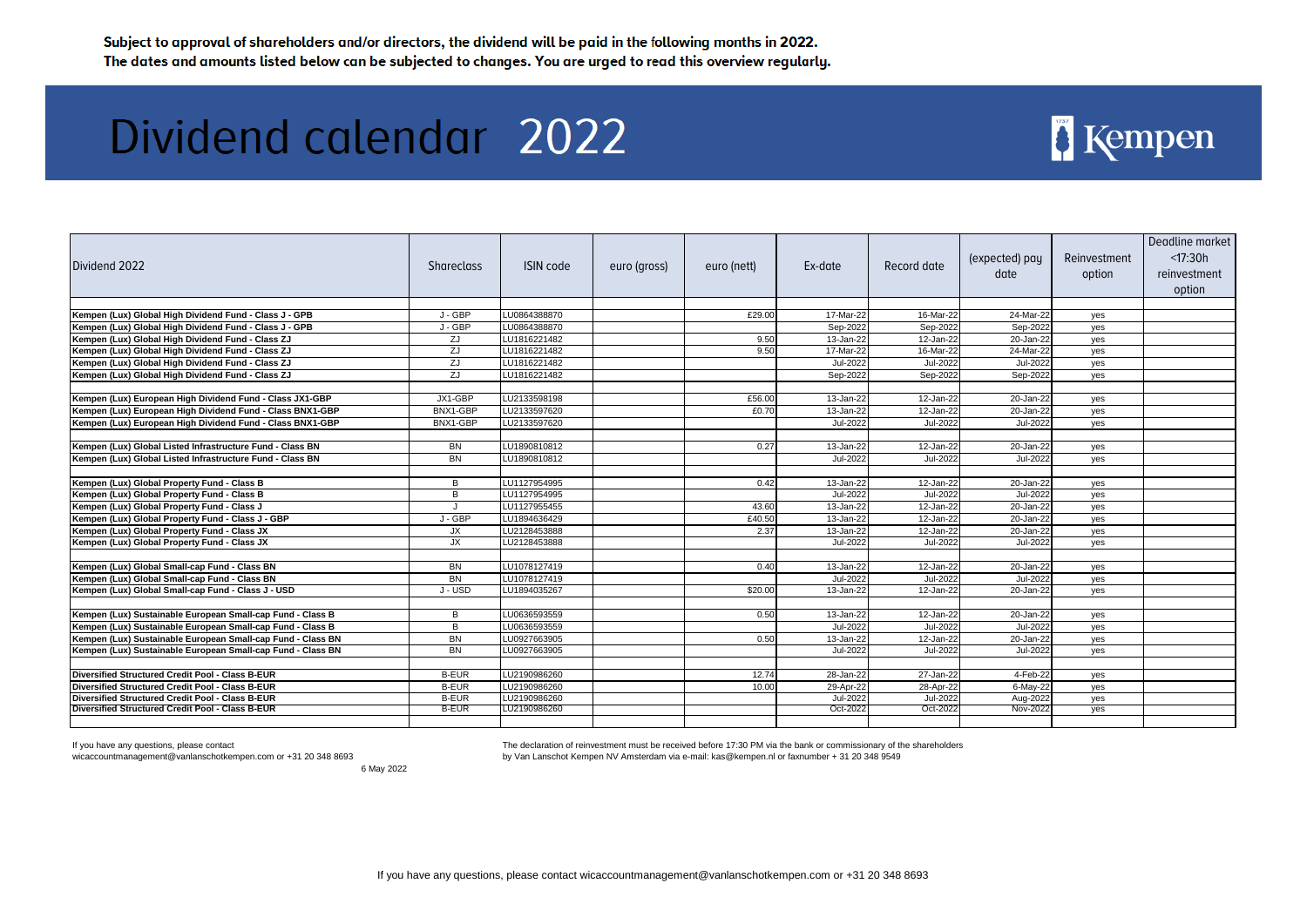### Dividend calendar 2021

| Dividend 2021                                    | Shareclass   | <b>ISIN code</b> | euro (gross) | euro (nett) | Ex-date     | Record date | (expected) pay<br>date | Reinvestment<br>option | Deadline market<br>< 17:30h<br>reinvestment<br>option |
|--------------------------------------------------|--------------|------------------|--------------|-------------|-------------|-------------|------------------------|------------------------|-------------------------------------------------------|
|                                                  |              |                  |              |             |             |             |                        |                        |                                                       |
| Kempen European High Dividend Fund NV -N-        | N            | NL0000293348     | 0.0620       | 0.0527      | 26-Feb-2021 | 1-Mar-2021  | 19-Mar-2021            | yes                    | 15-Mar-2021                                           |
| Kempen European High Dividend Fund NV -N-        | N            | NL0000293348     | 0.0660       | 0.0561      | 27-May-2021 | 28-May-2021 | 17-Jun-2021            | yes                    | 11-Jun-2021                                           |
| Kempen European High Dividend Fund NV -N-        | N            | NL0000293348     | 0.0680       | 0.0578      | 5-Aug-2021  | 6-Aug-2021  | 26-Aug-2021            | yes                    | 20-Aug-2021                                           |
| Kempen European High Dividend Fund NV -N-        | N            | NL0000293348     | 0.0680       | 0.0578      | 5-Nov-2021  | 8-Nov-2021  | 26-Nov-2021            | yes                    | 22-Nov-2021                                           |
| Kempen European High Dividend Fund NV -X-        | $\times$     | NL0011843164     | 0.0620       | 0.0527      | 26-Feb-2021 | 1-Mar-2021  | 19-Mar-2021            |                        | 15-Mar-2021                                           |
| Kempen European High Dividend Fund NV -X-        | X            | NL0011843164     | 0.0660       | 0.0561      | 27-May-2021 | 28-May-2021 | 17-Jun-2021            | yes                    | 11-Jun-2021                                           |
| Kempen European High Dividend Fund NV -X-        | $\times$     | NL0011843164     | 0.0680       | 0.0578      | 5-Aug-2021  | 6-Aug-2021  | 26-Aug-2021            | yes                    | 20-Aug-2021                                           |
| Kempen European High Dividend Fund NV -X-        | $\times$     | NL0011843164     | 0.0680       | 0.0578      | 5-Nov-2021  | 8-Nov-2021  | 26-Nov-2021            | yes<br>yes             | 22-Nov-2021                                           |
|                                                  |              |                  |              |             |             |             |                        |                        |                                                       |
| Kempen European High Dividend Fund NV -Y-        | Y            | NL0011843172     | 0.0620       | 0.0527      | 26-Feb-2021 | 1-Mar-2021  | 19-Mar-2021            | yes                    | 15-Mar-2021                                           |
| Kempen European High Dividend Fund NV -Y-        | $\checkmark$ | NL0011843172     | 0.0660       | 0.0561      | 27-May-2021 | 28-May-2021 | 17-Jun-2021            | yes                    | 11-Jun-2021                                           |
| Kempen European High Dividend Fund NV -Y-        | Y            | NL0011843172     | 0.0680       | 0.0578      | 5-Aug-2021  | 6-Aug-2021  | 26-Aug-2021            | yes                    | 20-Aug-2021                                           |
| Kempen European High Dividend Fund NV -Y-        | Y            | NL0011843172     | 0.0680       | 0.0578      | 5-Nov-2021  | 8-Nov-2021  | 26-Nov-2021            | yes                    | 22-Nov-2021                                           |
|                                                  |              |                  |              |             |             |             |                        |                        |                                                       |
| Kempen European Property Fund NV                 | $\sim$       | NL0009296649     | 0.6000       | 0.5100      | 26-Feb-2021 | 1-Mar-2021  | 19-Mar-2021            | yes                    | 15-Mar-2021                                           |
|                                                  |              |                  |              |             |             |             |                        |                        |                                                       |
| Kempen Global Property Fund NV -N-               | N            | NL0012044739     | 0.6600       | 0.5610      | 26-Feb-2021 | 1-Mar-2021  | 19-Mar-2021            | yes                    | 15-Mar-2021                                           |
| Kempen Global High Dividend Fund -N-             | N            | NL0006089229     | 0.3300       | 0.2805      | 26-Feb-2021 | 1-Mar-2021  | 19-Mar-2021            | yes                    | 15-Mar-2021                                           |
| Kempen Global High Dividend Fund -N-             | N            | NL0006089229     | 0.3400       | 0.2890      | 27-May-2021 | 28-May-2021 | 17-Jun-2021            | yes                    | 11-Jun-2021                                           |
| Kempen Global High Dividend Fund -N-             | N            | NL0006089229     | 0.3400       | 0.2890      | 5-Aug-2021  | 6-Aug-2021  | 26-Aug-2021            | yes                    | 20-Aug-2021                                           |
| Kempen Global High Dividend Fund -N-             | N            | NL0006089229     | 0.3400       | 0.2890      | 5-Nov-2021  | 8-Nov-2021  | 26-Nov-2021            | yes                    | 22-Nov-2021                                           |
|                                                  |              |                  |              |             |             |             |                        |                        |                                                       |
| Kempen Global High Dividend Fund -X-             | X            | NL0011755848     | 0.3320       | 0.2822      | 26-Feb-2021 | 1-Mar-2021  | 19-Mar-2021            | yes                    | 15-Mar-2021                                           |
| Kempen Global High Dividend Fund -X-             | X            | NL0011755848     | 0.3420       | 0.2907      | 27-May-2021 | 28-May-2021 | 17-Jun-2021            | yes                    | 11-Jun-2021                                           |
| Kempen Global High Dividend Fund -X-             | $\times$     | NL0011755848     | 0.3420       | 0.2907      | 5-Aug-2021  | 6-Aug-2021  | 26-Aug-2021            | yes                    | 20-Aug-2021                                           |
| Kempen Global High Dividend Fund -X-             | X            | NL0011755848     | 0.3420       | 0.2907      | 5-Nov-2021  | 8-Nov-2021  | 26-Nov-2021            | yes                    | 22-Nov-2021                                           |
|                                                  |              |                  |              |             |             |             |                        |                        |                                                       |
| Kempen Global High Dividend Fund -Y-             | Y            | NL0011755855     | 0.3320       | 0.2822      | 26-Feb-2021 | 1-Mar-2021  | 19-Mar-2021            | yes                    | 15-Mar-2021                                           |
| Kempen Global High Dividend Fund -Y-             | Y            | NL0011755855     | 0.3420       | 0.2907      | 27-May-2021 | 28-May-2021 | 17-Jun-2021            | yes                    | 11-Jun-2021                                           |
| Kempen Global High Dividend Fund -Y-             | $\checkmark$ | NL0011755855     | 0.3420       | 0.2907      | 5-Aug-2021  | 6-Aug-2021  | 26-Aug-2021            | yes                    | 20-Aug-2021                                           |
| Kempen Global High Dividend Fund -Y-             | Y            | NL0011755855     | 0.3420       | 0.2907      | 5-Nov-2021  | 8-Nov-2021  | 26-Nov-2021            | yes                    | 22-Nov-2021                                           |
| Kempen Sustainable Global High Dividend Fund -N- | N.           | NL0014926404     |              |             |             |             |                        |                        |                                                       |
| Kempen Sustainable Global High Dividend Fund -N- | N            | NL0014926404     | 0.2760       | 0.2346      | 27-May-2021 | 28-May-2021 | 17-Jun-2021            | yes                    | 11-Jun-2021                                           |
| Kempen Sustainable Global High Dividend Fund -N- | N            | NL0014926404     | 0.2760       | 0.2346      | 5-Aug-2021  | 6-Aug-2021  | 26-Aug-2021            | yes                    | 20-Aug-2021                                           |
| Kempen Sustainable Global High Dividend Fund -N- | N            | NL0014926404     | 0.2760       | 0.2346      | 5-Nov-2021  | 8-Nov-2021  | 26-Nov-2021            | yes                    | 22-Nov-2021                                           |
|                                                  |              |                  |              |             |             |             |                        |                        |                                                       |
| Kempen Sustainable Global High Dividend Fund -Y- | $\checkmark$ | NL0014926438     | 0.3120       | 0.2652      | 26-Feb-2021 | 1-Mar-2021  | 19-Mar-2021            | yes                    | 15-Mar-2021                                           |
| Kempen Sustainable Global High Dividend Fund -Y- | Y            | NL0014926438     | 0.3200       | 0.2720      | 27-May-2021 | 28-May-2021 | 17-Jun-2021            | yes                    | 11-Jun-2021                                           |
| Kempen Sustainable Global High Dividend Fund -Y- | Y            | NL0014926438     | 0.3200       | 0.2720      | 5-Aug-2021  | 6-Aug-2021  | 26-Aug-2021            | yes                    | 20-Aug-2021                                           |
| Kempen Sustainable Global High Dividend Fund -Y- | Y            | NL0014926438     | 0.3200       | 0.2720      | 5-Nov-2021  | 8-Nov-2021  | 26-Nov-2021            | yes                    | 22-Nov-2021                                           |
|                                                  |              |                  |              |             |             |             |                        |                        |                                                       |

### Kempen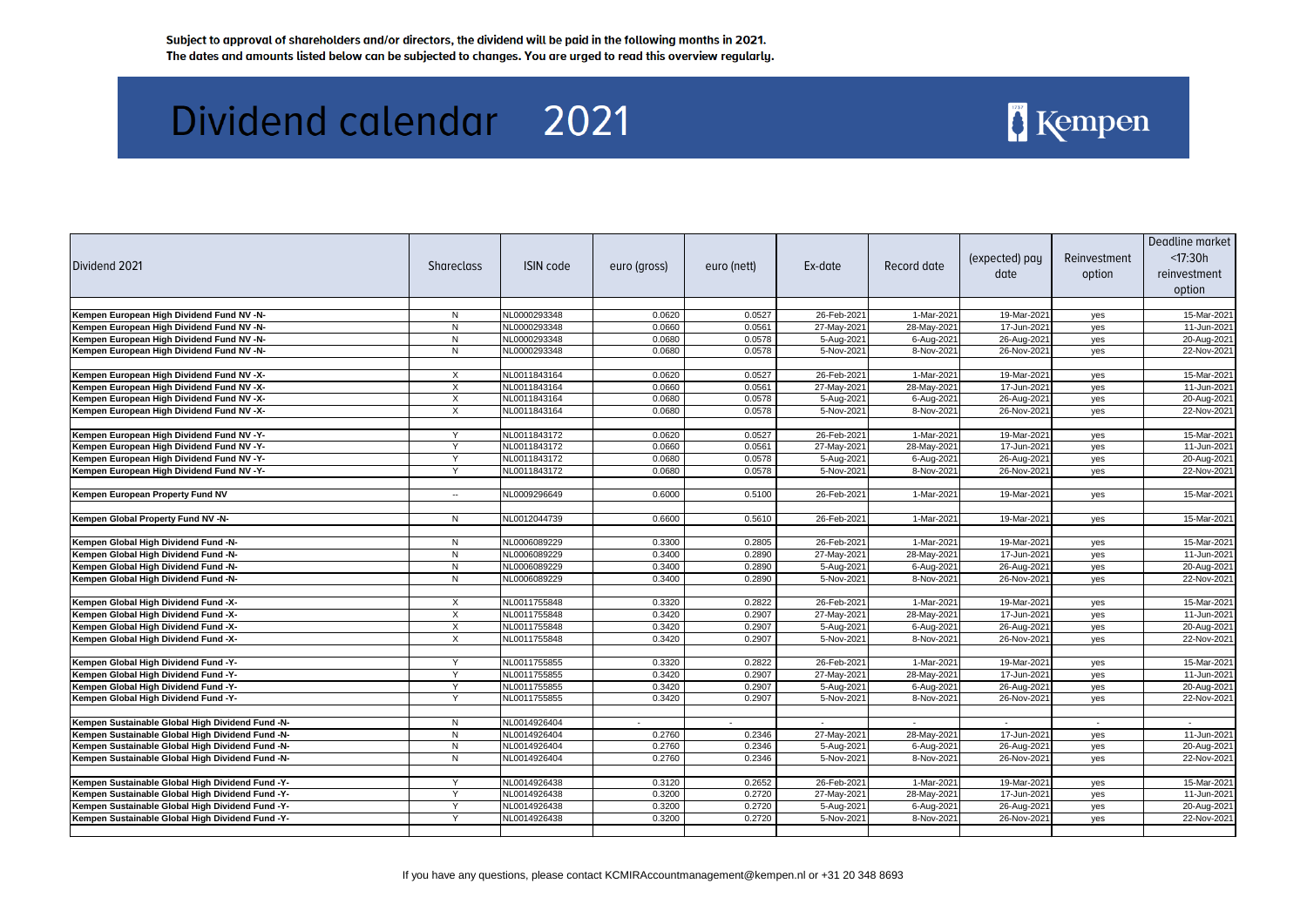| Dividend 2021                                                                                                                                                                                                                                                                                                                                                                                                                                                                                                                            | <b>Shareclass</b> | <b>ISIN code</b> | euro (gross) | euro (nett) | Ex-date     | Record date    | (expected) pay<br>date | Reinvestment<br>option | Deadline market<br>< 17:30h<br>reinvestment<br>option |
|------------------------------------------------------------------------------------------------------------------------------------------------------------------------------------------------------------------------------------------------------------------------------------------------------------------------------------------------------------------------------------------------------------------------------------------------------------------------------------------------------------------------------------------|-------------------|------------------|--------------|-------------|-------------|----------------|------------------------|------------------------|-------------------------------------------------------|
| Kempen Global Sustainable Equity Fund NV                                                                                                                                                                                                                                                                                                                                                                                                                                                                                                 | $\sim$            | NL0010558854     | 0.6500       | 0.5525      | 26-Feb-2021 | 1-Mar-2021     | 19-Mar-2021            | yes                    | 15-Mar-2021                                           |
|                                                                                                                                                                                                                                                                                                                                                                                                                                                                                                                                          |                   |                  |              |             |             |                |                        |                        |                                                       |
| Kempen European Sustainable Equity Fund NV -N-                                                                                                                                                                                                                                                                                                                                                                                                                                                                                           | N                 | NL0012512958     | 1.0000       | 0.8500      | 26-Feb-2021 | 1-Mar-2021     | 19-Mar-2021            | yes                    | 15-Mar-2021                                           |
| BestSelect-AB European Equity -BN-*                                                                                                                                                                                                                                                                                                                                                                                                                                                                                                      | BN                | NL0015476847     | $\sim$       | $\sim$      | $\sim$      | $\sim$         | $\sim$                 | $\sim$                 | $\sim$                                                |
| BestSelect-AB US Concentrated Growth Equity -BN-                                                                                                                                                                                                                                                                                                                                                                                                                                                                                         | <b>BN</b>         | NL0013689037     |              | $\sim$      | $\sim$      | $\mathbf{r}$   | $\sim$                 | $\sim$                 | $\sim$                                                |
| BestSelect-Boston Partners US Value Equity -BN-                                                                                                                                                                                                                                                                                                                                                                                                                                                                                          | <b>BN</b>         | NL0013689029     | 1.1900       | 1.0115      | 26-Feb-2021 | 1-Mar-2021     | 5-Mar-2021             | no                     |                                                       |
| BestSelect-Hermes European Growth Equity -BN-                                                                                                                                                                                                                                                                                                                                                                                                                                                                                            | BN                | NL0013689011     | $\sim$       | $\sim$      | $\sim$      | $\sim$         | $\sim$                 | $\sim$                 | $\sim$                                                |
| BestSelect-Quoniam Global Corporate Bond -BN- *                                                                                                                                                                                                                                                                                                                                                                                                                                                                                          | <b>BN</b>         | NL0015476854     | $\sim$       | $\sim$      | $\sim$      | $\sim$         | $\sim$                 | $\sim$                 | $\sim$                                                |
|                                                                                                                                                                                                                                                                                                                                                                                                                                                                                                                                          |                   |                  |              |             |             |                |                        |                        |                                                       |
| Kempen Profielfonds 0 -N-                                                                                                                                                                                                                                                                                                                                                                                                                                                                                                                | N                 | NL0010610309     | 0.2200       | 0.1870      | 27-May-2021 | 28-May-2021    | 17-Jun-2021            | yes                    | 11-Jun-2021                                           |
| Kempen Profielfonds 0-Z-                                                                                                                                                                                                                                                                                                                                                                                                                                                                                                                 | Z                 | NL0012671929     |              |             |             |                |                        |                        |                                                       |
| Kempen Profielfonds 2 -N-                                                                                                                                                                                                                                                                                                                                                                                                                                                                                                                | ${\sf N}$         | NL0000290468     |              |             | $\sim$      | $\sim$         | $\sim$                 | $\sim$                 |                                                       |
| Kempen Profielfonds 2 -Z-                                                                                                                                                                                                                                                                                                                                                                                                                                                                                                                | Z                 | NL0012671945     | $\sim$       | $\sim$      | $\sim$      | $\sim$         | $\sim$                 | $\sim$                 |                                                       |
| <b>Kempen Profielfonds 3 -N-</b>                                                                                                                                                                                                                                                                                                                                                                                                                                                                                                         | N                 | NL0000290476     | 0.1900       | 0.1615      | 27-May-2021 | 28-May-2021    | 17-Jun-2021            | yes                    | 11-Jun-2021                                           |
| Kempen Profielfonds 4 -N-                                                                                                                                                                                                                                                                                                                                                                                                                                                                                                                | $\overline{N}$    | NL0000290484     | 0.1800       | 0.1530      | 27-May-2021 | 28-May-2021    | 17-Jun-2021            | yes                    | 11-Jun-2021                                           |
| Kempen Profielfonds 5 -N-                                                                                                                                                                                                                                                                                                                                                                                                                                                                                                                | N                 | NL0000290492     | 0.2000       | 0.1700      | 27-May-2021 | 28-May-2021    | 17-Jun-2021            | yes                    | 11-Jun-2021                                           |
| Kempen Profielfonds 5 -Z-                                                                                                                                                                                                                                                                                                                                                                                                                                                                                                                | Z                 | NL0012672000     | 0.1100       | 0.0935      | 27-May-2021 | 28-May-2021    | 17-Jun-2021            | yes                    | 11-Jun-2021                                           |
| Evi Zeer Defensief                                                                                                                                                                                                                                                                                                                                                                                                                                                                                                                       | $\sim$            | NL0012746960     | $\sim$       | $\sim$      | $\sim$      | $\sim$         | $\sim$                 | $\sim$                 | $\sim$                                                |
| <b>Evi Defensief</b>                                                                                                                                                                                                                                                                                                                                                                                                                                                                                                                     | $\sim$            | NL0012746978     | $\sim$       | $\sim$      | $\sim$      | $\sim$         | $\sim$                 | $\sim$                 |                                                       |
| <b>Evi Neutraal</b>                                                                                                                                                                                                                                                                                                                                                                                                                                                                                                                      | $\sim$            | NL0012746986     | $\sim$       | $\sim$      | $\sim$      | $\sim$         | $\sim$                 | $\sim$                 | $\sim$                                                |
| <b>Evi Offensief</b>                                                                                                                                                                                                                                                                                                                                                                                                                                                                                                                     | $\mathbf{u}$      | NL0012746994     |              | $\sim$      |             | $\sim$         |                        |                        |                                                       |
| Evi Zeer Offensief                                                                                                                                                                                                                                                                                                                                                                                                                                                                                                                       | $\mathbf{u}$      | NL0012747000     |              |             |             |                |                        |                        |                                                       |
| Van Lanschot Vermogensfonds Actief - Zeer defensief -BN-**                                                                                                                                                                                                                                                                                                                                                                                                                                                                               | <b>BN</b>         | NL00150009S8     | $\sim$       | $\sim$      | $\sim$      | $\sim$         | $\sim$                 | $\sim$                 | $\sim$                                                |
| Van Lanschot Vermogensfonds Actief - Defensief -BN-**                                                                                                                                                                                                                                                                                                                                                                                                                                                                                    | BN                | NL00150009X8     | $\sim$       | $\sim$      | $\sim$      | $\sim$         | $\sim$                 | $\sim$                 | $\sim$                                                |
| Van Lanschot Vermogensfonds Actief - Neutraal -BN-**                                                                                                                                                                                                                                                                                                                                                                                                                                                                                     | <b>BN</b>         | NL00150009W0     | $\sim$       | $\sim$      | $\sim$      | $\sim$         |                        |                        | $\sim$                                                |
| Van Lanschot Vermogensfonds Actief - Gematigd offensief -BN-**                                                                                                                                                                                                                                                                                                                                                                                                                                                                           | BN                | NL00150009T6     | $\sim$       | $\sim$      | $\sim$      | $\sim$         | $\sim$                 | $\sim$                 | $\sim$                                                |
| Van Lanschot Vermogensfonds Actief - Offensief -BN-**                                                                                                                                                                                                                                                                                                                                                                                                                                                                                    | BN                | NL00150009V2     | $\sim$       | $\sim$      | $\sim$      | $\sim$         | $\sim$                 |                        |                                                       |
| Van Lanschot Vermogensfonds Actief - Zeer offensief -BN-**                                                                                                                                                                                                                                                                                                                                                                                                                                                                               | BN                | NL00150009Y6     | $\sim$       | $\sim$      | $\sim$      | $\sim$         | $\sim$                 | $\sim$                 | $\sim$                                                |
| Van Lanschot Vermogensfonds Value Investing -BN-**                                                                                                                                                                                                                                                                                                                                                                                                                                                                                       | <b>BN</b>         | NL00150009U4     | $\sim$       | $\sim$      | $\sim$      | $\sim$         | $\sim$                 | $\sim$                 | $\sim$                                                |
| Van Lanschot Mandaatfonds Developed European Equity -ZJ-***                                                                                                                                                                                                                                                                                                                                                                                                                                                                              | ZJ                | NL0015000CM0     | $\sim$       | $\sim$      | $\sim$      | $\blacksquare$ | $\sim$                 |                        |                                                       |
| Van Lanschot Mandaatfonds North American Equity -ZJ-***                                                                                                                                                                                                                                                                                                                                                                                                                                                                                  | ZJ                | NL0015000CN8     |              | $\sim$      | $\sim$      | $\sim$         |                        | $\sim$                 |                                                       |
| * The fund pays the received dividends and interest income to the participants within eight months after the end of the financial year. The first financial year ends on 30 September 2021, which means that a first dividend<br>of the dividend payment can vary per year and can be zero in any year.<br>** The fund pays the received dividends and interest income to the participants within eight months after the end of the financial year. The first financial year ends on 30 December 2022, which means that a first dividend |                   |                  |              |             |             |                |                        |                        |                                                       |
| the dividend payment can vary per year and can be zero in any year.<br>*** The fund pays the received dividends and interest income to the participants within eight months after the end of the financial year. The first financial year ends on 30 September 2022, which means that a first dividen<br>of the dividend payment can vary per year and can be zero in any year.                                                                                                                                                          |                   |                  |              |             |             |                |                        |                        |                                                       |

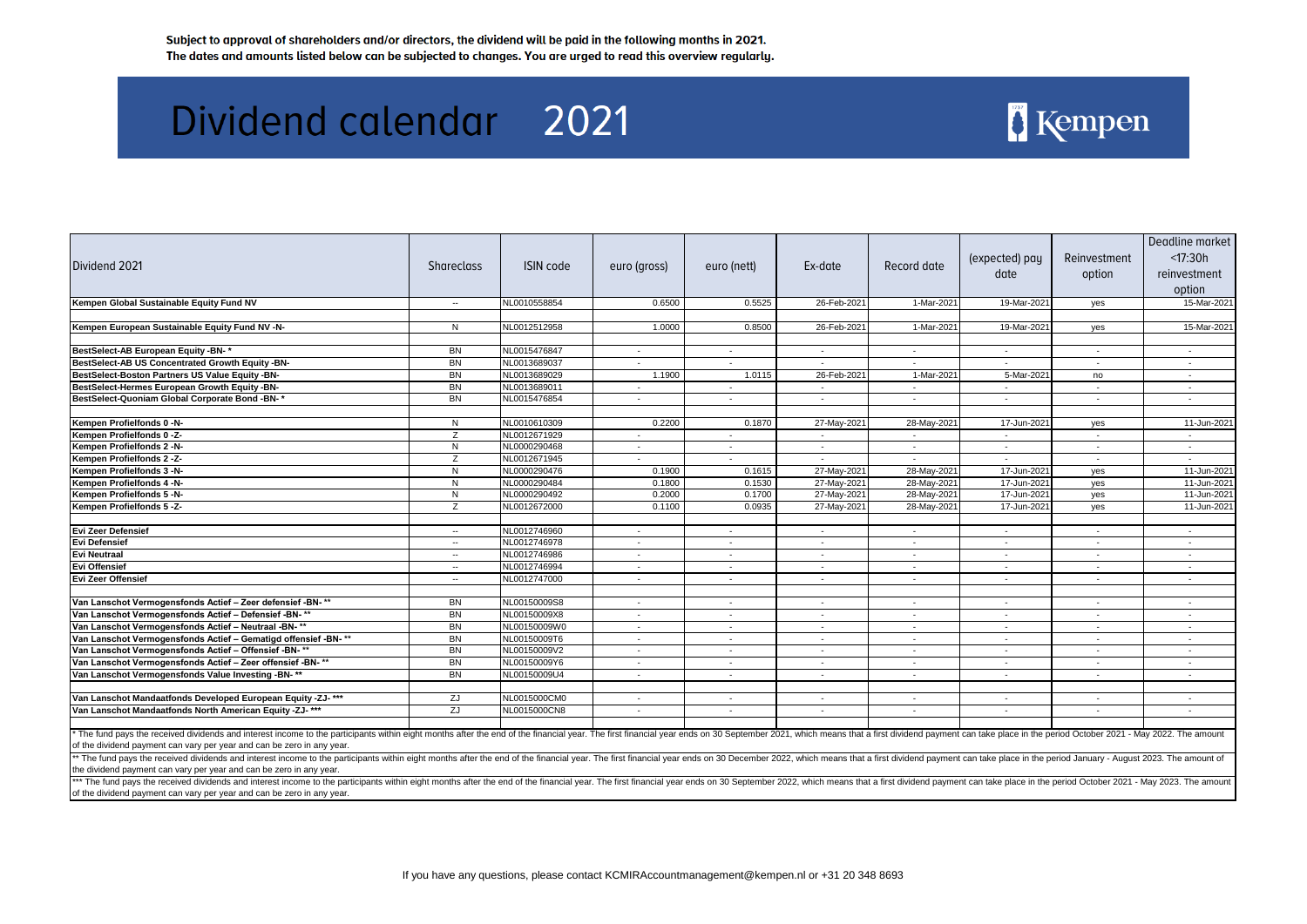| NL0000289627<br>2.5000<br>2.1250<br>27-May-2021<br>28-May-2021<br>17-Jun-2021<br>Kempen Orange Fund NV<br>yes<br>$\sim$<br>NL0000440675<br>3.8000<br>3.2300<br>27-May-2021<br>28-May-2021<br>3-Jun-2021<br>Kempen Oranje Participaties NV<br>no<br>$\sim$<br>NL0010858387<br>Kempen Oranje Participaties Primo<br>3.9000<br>3.3150<br>27-May-2021<br>28-May-2021<br>8-Jun-2021<br>no<br>$\sim$<br>NL0010858395<br><b>Maas Participatiefonds</b><br>3.2000<br>2.7200<br>27-May-2021<br>28-May-2021<br>8-Jun-2021<br>$\sim$<br>no<br>722.5000<br><b>Amstel Participatiefonds</b><br>NL0012081400<br>850.0000<br>27-May-2021<br>28-May-2021<br>11-Jun-2021<br>no<br>$\sim$<br>535.5000<br><b>Dommel Participatiefonds</b><br>NL0014120198<br>630.0000<br>27-May-2021<br>28-May-2021<br>11-Jun-2021<br>$\sim$<br>no<br>NL0012706295<br>690.0000<br>586.5000<br>27-May-2021<br>28-May-2021<br>11-Jun-2021<br><b>Elbe Participatiefonds</b><br>no<br>$\sim$<br>NL0010858429<br>1,550.0000<br>1,317.5000<br>27-May-2021<br>28-May-2021<br>11-Jun-2021<br><b>IJssel Participatiefonds</b><br>no<br>$\sim$<br>NL0012294490<br>690.0000<br>586.5000<br>27-May-2021<br>28-May-2021<br>11-Jun-2021<br><b>Linge Participatiefonds</b><br>no<br>$\sim$<br>NL0012294508<br><b>Merwede Participatiefonds</b><br>735.0000<br>624.7500<br>27-May-2021<br>28-May-2021<br>11-Jun-2021<br>no<br>$\sim$<br>NL0010858403<br><b>Schelde Participatiefonds</b><br>1,680.0000<br>1,428.0000<br>27-May-2021<br>28-May-2021<br>8-Jun-2021<br>$\sim$<br>no<br>705.0000<br>599.2500<br>27-May-2021<br><b>Spaarne Participatiefonds</b><br>NL0012191613<br>28-May-2021<br>11-Jun-2021<br>no<br>$\sim 10$<br>NL0010858411<br>1,249.5000<br><b>Vecht Participatiefonds</b><br>1,470.0000<br>27-May-2021<br>28-May-2021<br>11-Jun-2021<br>no<br>$\sim$<br>NL0012706303<br>760.0000<br>27-May-2021<br>28-May-2021<br>11-Jun-2021<br><b>Loire Participatiefonds</b><br>646.0000<br>no<br>$\sim$<br><b>Moezel Participatiefonds</b><br>NL0014120206<br>525.0000<br>446.2500<br>27-May-2021<br>28-May-2021<br>11-Jun-2021<br>$\sim$<br>no<br>NL0013475387<br>775.0000<br>658.7500<br>27-May-2021<br>28-May-2021<br>11-Jun-2021<br><b>Seine Participatiefonds</b><br>no<br>$\sim$<br>NL0013475395<br><b>Tiber Participatiefonds</b><br>680.0000<br>578.0000<br>27-May-2021<br>28-May-2021<br>11-Jun-2021<br>no<br>$\sim$<br>27-Jul-2021<br>NL0000215366<br>22.0000<br>18.7000<br>20-Jul-2021<br>21-Jul-2021<br>De Zonnewijser<br>$\sim$<br>no<br>NL0012650634<br>2,040.0000<br>1,734.0000<br>20-Jul-2021<br>21-Jul-2021<br>30-Jul-2021<br><b>Magnolia Participatiefonds</b><br>no<br>$\sim$ | Dividend 2021 | Shareclass | ISIN code | euro (gross) | euro (nett) | Ex-date | Record date | (expected) pay<br>date | Reinvestment<br>option | Deadline market<br>< 17:30h<br>reinvestment<br>option |
|------------------------------------------------------------------------------------------------------------------------------------------------------------------------------------------------------------------------------------------------------------------------------------------------------------------------------------------------------------------------------------------------------------------------------------------------------------------------------------------------------------------------------------------------------------------------------------------------------------------------------------------------------------------------------------------------------------------------------------------------------------------------------------------------------------------------------------------------------------------------------------------------------------------------------------------------------------------------------------------------------------------------------------------------------------------------------------------------------------------------------------------------------------------------------------------------------------------------------------------------------------------------------------------------------------------------------------------------------------------------------------------------------------------------------------------------------------------------------------------------------------------------------------------------------------------------------------------------------------------------------------------------------------------------------------------------------------------------------------------------------------------------------------------------------------------------------------------------------------------------------------------------------------------------------------------------------------------------------------------------------------------------------------------------------------------------------------------------------------------------------------------------------------------------------------------------------------------------------------------------------------------------------------------------------------------------------------------------------------------------------------------------------------------------------------------------------------------------------------------------------------------------------------------------------------------------------------------------------------------------------------------------------|---------------|------------|-----------|--------------|-------------|---------|-------------|------------------------|------------------------|-------------------------------------------------------|
|                                                                                                                                                                                                                                                                                                                                                                                                                                                                                                                                                                                                                                                                                                                                                                                                                                                                                                                                                                                                                                                                                                                                                                                                                                                                                                                                                                                                                                                                                                                                                                                                                                                                                                                                                                                                                                                                                                                                                                                                                                                                                                                                                                                                                                                                                                                                                                                                                                                                                                                                                                                                                                                      |               |            |           |              |             |         |             |                        |                        | 11-Jun-2021                                           |
|                                                                                                                                                                                                                                                                                                                                                                                                                                                                                                                                                                                                                                                                                                                                                                                                                                                                                                                                                                                                                                                                                                                                                                                                                                                                                                                                                                                                                                                                                                                                                                                                                                                                                                                                                                                                                                                                                                                                                                                                                                                                                                                                                                                                                                                                                                                                                                                                                                                                                                                                                                                                                                                      |               |            |           |              |             |         |             |                        |                        |                                                       |
|                                                                                                                                                                                                                                                                                                                                                                                                                                                                                                                                                                                                                                                                                                                                                                                                                                                                                                                                                                                                                                                                                                                                                                                                                                                                                                                                                                                                                                                                                                                                                                                                                                                                                                                                                                                                                                                                                                                                                                                                                                                                                                                                                                                                                                                                                                                                                                                                                                                                                                                                                                                                                                                      |               |            |           |              |             |         |             |                        |                        |                                                       |
|                                                                                                                                                                                                                                                                                                                                                                                                                                                                                                                                                                                                                                                                                                                                                                                                                                                                                                                                                                                                                                                                                                                                                                                                                                                                                                                                                                                                                                                                                                                                                                                                                                                                                                                                                                                                                                                                                                                                                                                                                                                                                                                                                                                                                                                                                                                                                                                                                                                                                                                                                                                                                                                      |               |            |           |              |             |         |             |                        |                        |                                                       |
|                                                                                                                                                                                                                                                                                                                                                                                                                                                                                                                                                                                                                                                                                                                                                                                                                                                                                                                                                                                                                                                                                                                                                                                                                                                                                                                                                                                                                                                                                                                                                                                                                                                                                                                                                                                                                                                                                                                                                                                                                                                                                                                                                                                                                                                                                                                                                                                                                                                                                                                                                                                                                                                      |               |            |           |              |             |         |             |                        |                        |                                                       |
|                                                                                                                                                                                                                                                                                                                                                                                                                                                                                                                                                                                                                                                                                                                                                                                                                                                                                                                                                                                                                                                                                                                                                                                                                                                                                                                                                                                                                                                                                                                                                                                                                                                                                                                                                                                                                                                                                                                                                                                                                                                                                                                                                                                                                                                                                                                                                                                                                                                                                                                                                                                                                                                      |               |            |           |              |             |         |             |                        |                        |                                                       |
|                                                                                                                                                                                                                                                                                                                                                                                                                                                                                                                                                                                                                                                                                                                                                                                                                                                                                                                                                                                                                                                                                                                                                                                                                                                                                                                                                                                                                                                                                                                                                                                                                                                                                                                                                                                                                                                                                                                                                                                                                                                                                                                                                                                                                                                                                                                                                                                                                                                                                                                                                                                                                                                      |               |            |           |              |             |         |             |                        |                        |                                                       |
|                                                                                                                                                                                                                                                                                                                                                                                                                                                                                                                                                                                                                                                                                                                                                                                                                                                                                                                                                                                                                                                                                                                                                                                                                                                                                                                                                                                                                                                                                                                                                                                                                                                                                                                                                                                                                                                                                                                                                                                                                                                                                                                                                                                                                                                                                                                                                                                                                                                                                                                                                                                                                                                      |               |            |           |              |             |         |             |                        |                        |                                                       |
|                                                                                                                                                                                                                                                                                                                                                                                                                                                                                                                                                                                                                                                                                                                                                                                                                                                                                                                                                                                                                                                                                                                                                                                                                                                                                                                                                                                                                                                                                                                                                                                                                                                                                                                                                                                                                                                                                                                                                                                                                                                                                                                                                                                                                                                                                                                                                                                                                                                                                                                                                                                                                                                      |               |            |           |              |             |         |             |                        |                        |                                                       |
|                                                                                                                                                                                                                                                                                                                                                                                                                                                                                                                                                                                                                                                                                                                                                                                                                                                                                                                                                                                                                                                                                                                                                                                                                                                                                                                                                                                                                                                                                                                                                                                                                                                                                                                                                                                                                                                                                                                                                                                                                                                                                                                                                                                                                                                                                                                                                                                                                                                                                                                                                                                                                                                      |               |            |           |              |             |         |             |                        |                        |                                                       |
|                                                                                                                                                                                                                                                                                                                                                                                                                                                                                                                                                                                                                                                                                                                                                                                                                                                                                                                                                                                                                                                                                                                                                                                                                                                                                                                                                                                                                                                                                                                                                                                                                                                                                                                                                                                                                                                                                                                                                                                                                                                                                                                                                                                                                                                                                                                                                                                                                                                                                                                                                                                                                                                      |               |            |           |              |             |         |             |                        |                        |                                                       |
|                                                                                                                                                                                                                                                                                                                                                                                                                                                                                                                                                                                                                                                                                                                                                                                                                                                                                                                                                                                                                                                                                                                                                                                                                                                                                                                                                                                                                                                                                                                                                                                                                                                                                                                                                                                                                                                                                                                                                                                                                                                                                                                                                                                                                                                                                                                                                                                                                                                                                                                                                                                                                                                      |               |            |           |              |             |         |             |                        |                        |                                                       |
|                                                                                                                                                                                                                                                                                                                                                                                                                                                                                                                                                                                                                                                                                                                                                                                                                                                                                                                                                                                                                                                                                                                                                                                                                                                                                                                                                                                                                                                                                                                                                                                                                                                                                                                                                                                                                                                                                                                                                                                                                                                                                                                                                                                                                                                                                                                                                                                                                                                                                                                                                                                                                                                      |               |            |           |              |             |         |             |                        |                        |                                                       |
|                                                                                                                                                                                                                                                                                                                                                                                                                                                                                                                                                                                                                                                                                                                                                                                                                                                                                                                                                                                                                                                                                                                                                                                                                                                                                                                                                                                                                                                                                                                                                                                                                                                                                                                                                                                                                                                                                                                                                                                                                                                                                                                                                                                                                                                                                                                                                                                                                                                                                                                                                                                                                                                      |               |            |           |              |             |         |             |                        |                        |                                                       |
|                                                                                                                                                                                                                                                                                                                                                                                                                                                                                                                                                                                                                                                                                                                                                                                                                                                                                                                                                                                                                                                                                                                                                                                                                                                                                                                                                                                                                                                                                                                                                                                                                                                                                                                                                                                                                                                                                                                                                                                                                                                                                                                                                                                                                                                                                                                                                                                                                                                                                                                                                                                                                                                      |               |            |           |              |             |         |             |                        |                        |                                                       |
|                                                                                                                                                                                                                                                                                                                                                                                                                                                                                                                                                                                                                                                                                                                                                                                                                                                                                                                                                                                                                                                                                                                                                                                                                                                                                                                                                                                                                                                                                                                                                                                                                                                                                                                                                                                                                                                                                                                                                                                                                                                                                                                                                                                                                                                                                                                                                                                                                                                                                                                                                                                                                                                      |               |            |           |              |             |         |             |                        |                        |                                                       |
|                                                                                                                                                                                                                                                                                                                                                                                                                                                                                                                                                                                                                                                                                                                                                                                                                                                                                                                                                                                                                                                                                                                                                                                                                                                                                                                                                                                                                                                                                                                                                                                                                                                                                                                                                                                                                                                                                                                                                                                                                                                                                                                                                                                                                                                                                                                                                                                                                                                                                                                                                                                                                                                      |               |            |           |              |             |         |             |                        |                        |                                                       |
|                                                                                                                                                                                                                                                                                                                                                                                                                                                                                                                                                                                                                                                                                                                                                                                                                                                                                                                                                                                                                                                                                                                                                                                                                                                                                                                                                                                                                                                                                                                                                                                                                                                                                                                                                                                                                                                                                                                                                                                                                                                                                                                                                                                                                                                                                                                                                                                                                                                                                                                                                                                                                                                      |               |            |           |              |             |         |             |                        |                        |                                                       |
|                                                                                                                                                                                                                                                                                                                                                                                                                                                                                                                                                                                                                                                                                                                                                                                                                                                                                                                                                                                                                                                                                                                                                                                                                                                                                                                                                                                                                                                                                                                                                                                                                                                                                                                                                                                                                                                                                                                                                                                                                                                                                                                                                                                                                                                                                                                                                                                                                                                                                                                                                                                                                                                      |               |            |           |              |             |         |             |                        |                        |                                                       |
|                                                                                                                                                                                                                                                                                                                                                                                                                                                                                                                                                                                                                                                                                                                                                                                                                                                                                                                                                                                                                                                                                                                                                                                                                                                                                                                                                                                                                                                                                                                                                                                                                                                                                                                                                                                                                                                                                                                                                                                                                                                                                                                                                                                                                                                                                                                                                                                                                                                                                                                                                                                                                                                      |               |            |           |              |             |         |             |                        |                        |                                                       |
|                                                                                                                                                                                                                                                                                                                                                                                                                                                                                                                                                                                                                                                                                                                                                                                                                                                                                                                                                                                                                                                                                                                                                                                                                                                                                                                                                                                                                                                                                                                                                                                                                                                                                                                                                                                                                                                                                                                                                                                                                                                                                                                                                                                                                                                                                                                                                                                                                                                                                                                                                                                                                                                      |               |            |           |              |             |         |             |                        |                        |                                                       |
|                                                                                                                                                                                                                                                                                                                                                                                                                                                                                                                                                                                                                                                                                                                                                                                                                                                                                                                                                                                                                                                                                                                                                                                                                                                                                                                                                                                                                                                                                                                                                                                                                                                                                                                                                                                                                                                                                                                                                                                                                                                                                                                                                                                                                                                                                                                                                                                                                                                                                                                                                                                                                                                      |               |            |           |              |             |         |             |                        |                        |                                                       |
|                                                                                                                                                                                                                                                                                                                                                                                                                                                                                                                                                                                                                                                                                                                                                                                                                                                                                                                                                                                                                                                                                                                                                                                                                                                                                                                                                                                                                                                                                                                                                                                                                                                                                                                                                                                                                                                                                                                                                                                                                                                                                                                                                                                                                                                                                                                                                                                                                                                                                                                                                                                                                                                      |               |            |           |              |             |         |             |                        |                        |                                                       |
|                                                                                                                                                                                                                                                                                                                                                                                                                                                                                                                                                                                                                                                                                                                                                                                                                                                                                                                                                                                                                                                                                                                                                                                                                                                                                                                                                                                                                                                                                                                                                                                                                                                                                                                                                                                                                                                                                                                                                                                                                                                                                                                                                                                                                                                                                                                                                                                                                                                                                                                                                                                                                                                      |               |            |           |              |             |         |             |                        |                        |                                                       |
|                                                                                                                                                                                                                                                                                                                                                                                                                                                                                                                                                                                                                                                                                                                                                                                                                                                                                                                                                                                                                                                                                                                                                                                                                                                                                                                                                                                                                                                                                                                                                                                                                                                                                                                                                                                                                                                                                                                                                                                                                                                                                                                                                                                                                                                                                                                                                                                                                                                                                                                                                                                                                                                      |               |            |           |              |             |         |             |                        |                        |                                                       |
|                                                                                                                                                                                                                                                                                                                                                                                                                                                                                                                                                                                                                                                                                                                                                                                                                                                                                                                                                                                                                                                                                                                                                                                                                                                                                                                                                                                                                                                                                                                                                                                                                                                                                                                                                                                                                                                                                                                                                                                                                                                                                                                                                                                                                                                                                                                                                                                                                                                                                                                                                                                                                                                      |               |            |           |              |             |         |             |                        |                        |                                                       |
|                                                                                                                                                                                                                                                                                                                                                                                                                                                                                                                                                                                                                                                                                                                                                                                                                                                                                                                                                                                                                                                                                                                                                                                                                                                                                                                                                                                                                                                                                                                                                                                                                                                                                                                                                                                                                                                                                                                                                                                                                                                                                                                                                                                                                                                                                                                                                                                                                                                                                                                                                                                                                                                      |               |            |           |              |             |         |             |                        |                        |                                                       |
|                                                                                                                                                                                                                                                                                                                                                                                                                                                                                                                                                                                                                                                                                                                                                                                                                                                                                                                                                                                                                                                                                                                                                                                                                                                                                                                                                                                                                                                                                                                                                                                                                                                                                                                                                                                                                                                                                                                                                                                                                                                                                                                                                                                                                                                                                                                                                                                                                                                                                                                                                                                                                                                      |               |            |           |              |             |         |             |                        |                        |                                                       |
|                                                                                                                                                                                                                                                                                                                                                                                                                                                                                                                                                                                                                                                                                                                                                                                                                                                                                                                                                                                                                                                                                                                                                                                                                                                                                                                                                                                                                                                                                                                                                                                                                                                                                                                                                                                                                                                                                                                                                                                                                                                                                                                                                                                                                                                                                                                                                                                                                                                                                                                                                                                                                                                      |               |            |           |              |             |         |             |                        |                        |                                                       |
|                                                                                                                                                                                                                                                                                                                                                                                                                                                                                                                                                                                                                                                                                                                                                                                                                                                                                                                                                                                                                                                                                                                                                                                                                                                                                                                                                                                                                                                                                                                                                                                                                                                                                                                                                                                                                                                                                                                                                                                                                                                                                                                                                                                                                                                                                                                                                                                                                                                                                                                                                                                                                                                      |               |            |           |              |             |         |             |                        |                        |                                                       |
|                                                                                                                                                                                                                                                                                                                                                                                                                                                                                                                                                                                                                                                                                                                                                                                                                                                                                                                                                                                                                                                                                                                                                                                                                                                                                                                                                                                                                                                                                                                                                                                                                                                                                                                                                                                                                                                                                                                                                                                                                                                                                                                                                                                                                                                                                                                                                                                                                                                                                                                                                                                                                                                      |               |            |           |              |             |         |             |                        |                        |                                                       |
|                                                                                                                                                                                                                                                                                                                                                                                                                                                                                                                                                                                                                                                                                                                                                                                                                                                                                                                                                                                                                                                                                                                                                                                                                                                                                                                                                                                                                                                                                                                                                                                                                                                                                                                                                                                                                                                                                                                                                                                                                                                                                                                                                                                                                                                                                                                                                                                                                                                                                                                                                                                                                                                      |               |            |           |              |             |         |             |                        |                        |                                                       |
|                                                                                                                                                                                                                                                                                                                                                                                                                                                                                                                                                                                                                                                                                                                                                                                                                                                                                                                                                                                                                                                                                                                                                                                                                                                                                                                                                                                                                                                                                                                                                                                                                                                                                                                                                                                                                                                                                                                                                                                                                                                                                                                                                                                                                                                                                                                                                                                                                                                                                                                                                                                                                                                      |               |            |           |              |             |         |             |                        |                        |                                                       |
|                                                                                                                                                                                                                                                                                                                                                                                                                                                                                                                                                                                                                                                                                                                                                                                                                                                                                                                                                                                                                                                                                                                                                                                                                                                                                                                                                                                                                                                                                                                                                                                                                                                                                                                                                                                                                                                                                                                                                                                                                                                                                                                                                                                                                                                                                                                                                                                                                                                                                                                                                                                                                                                      |               |            |           |              |             |         |             |                        |                        |                                                       |
| NL0012650626<br>2,040.0000<br>20-Jul-2021<br>30-Jul-2021<br><b>Oleander Participatiefonds</b><br>1,734.0000<br>21-Jul-2021<br>no<br>$\sim$                                                                                                                                                                                                                                                                                                                                                                                                                                                                                                                                                                                                                                                                                                                                                                                                                                                                                                                                                                                                                                                                                                                                                                                                                                                                                                                                                                                                                                                                                                                                                                                                                                                                                                                                                                                                                                                                                                                                                                                                                                                                                                                                                                                                                                                                                                                                                                                                                                                                                                           |               |            |           |              |             |         |             |                        |                        |                                                       |

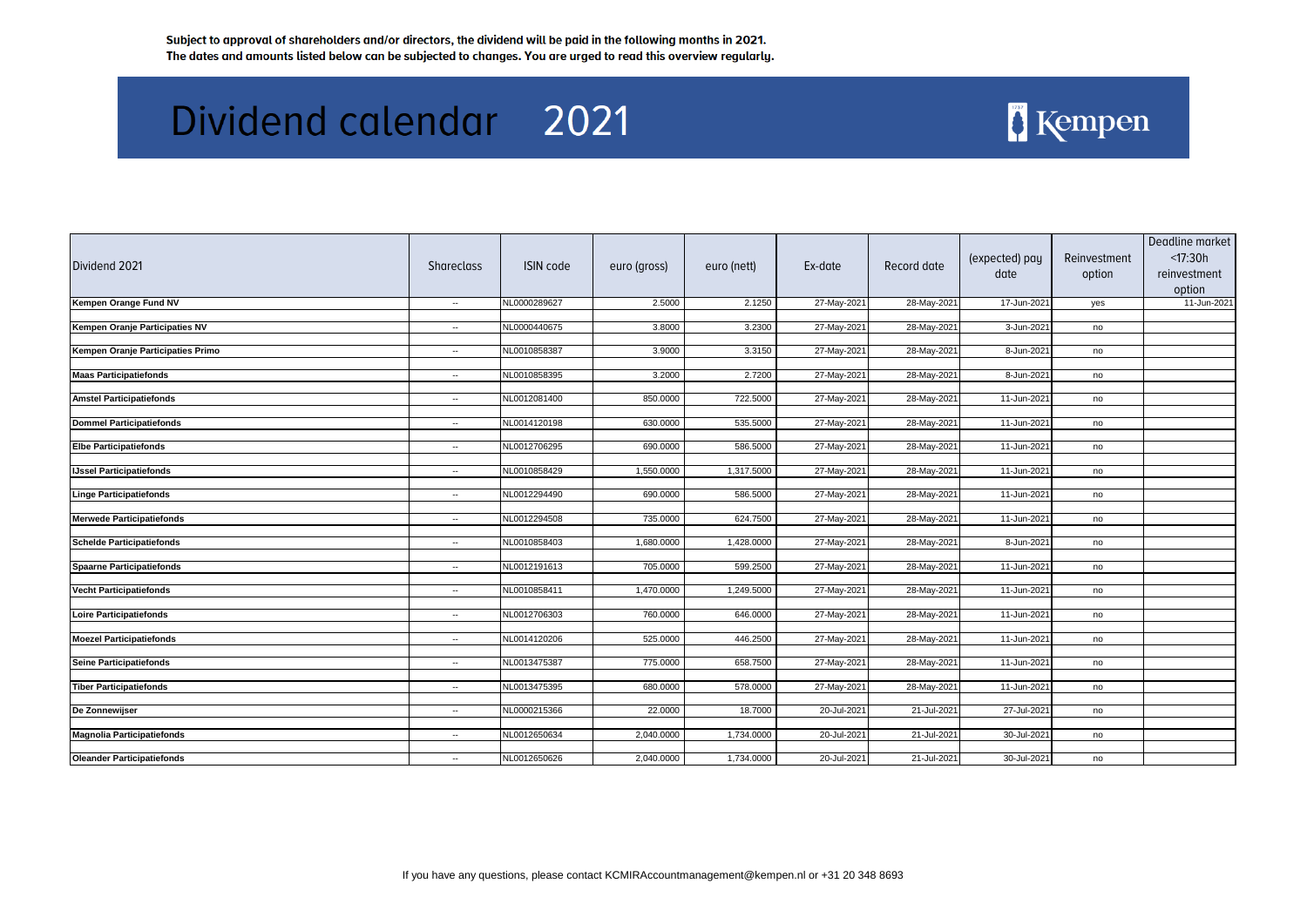| Dividend 2021                             | <b>Shareclass</b> | ISIN code    | euro (gross) | euro (nett) | Ex-date     | Record date | (expected) pay<br>date | Reinvestment<br>option | Deadline market<br>$<$ 17:30 $h$<br>reinvestment<br>option |
|-------------------------------------------|-------------------|--------------|--------------|-------------|-------------|-------------|------------------------|------------------------|------------------------------------------------------------|
|                                           |                   |              |              |             |             |             |                        |                        |                                                            |
| Kempen (Lux) Euro Credit Fund             |                   | LU0630255189 |              | 0.33        | 14-Jan-21   | 13-Jan-21   | 21-Jan-21              | yes                    |                                                            |
| Kempen (Lux) Euro Credit Fund             | B                 | LU0630255189 |              | 0.33        | 16-Jul-2021 | 15-Jul-2021 | 23-Jul-2021            | yes                    |                                                            |
| Kempen (Lux) Euro Credit Fund             | <b>BN</b>         | LU0927664382 |              | 0.17        | 14-Jan-21   | 13-Jan-21   | 21-Jan-21              | yes                    |                                                            |
| Kempen (Lux) Euro Credit Fund             | <b>BN</b>         | LU0927664382 |              | 0.17        | 16-Jul-2021 | 15-Jul-2021 | 23-Jul-2021            | yes                    |                                                            |
| Kempen (Lux) Euro Credit Fund             |                   | LU0630255858 |              | 15.44       | 14-Jan-21   | 13-Jan-21   | 21-Jan-21              | yes                    |                                                            |
| Kempen (Lux) Euro Credit Fund Plus        | <b>BN</b>         | LU0979491585 |              | 0.17        | 14-Jan-21   | 13-Jan-21   | 21-Jan-21              | yes                    |                                                            |
| Kempen (Lux) Euro Credit Fund Plus        | <b>BN</b>         | LU0979491585 |              | 0.17        | 16-Jul-2021 | 15-Jul-2021 | 23-Jul-2021            | yes                    |                                                            |
|                                           |                   |              |              |             |             |             |                        |                        |                                                            |
| Kempen (Lux) Euro High Yield Fund         |                   | LU1624254394 |              | 27.20       | 14-Jan-21   | 13-Jan-21   | 21-Jan-21              | yes                    |                                                            |
|                                           |                   |              |              |             |             |             |                        |                        |                                                            |
| Kempen (Lux) Euro Sustainable Credit Fund | <b>BN</b>         | LU0979490850 |              | 0.16        | 14-Jan-21   | 13-Jan-21   | 21-Jan-21              | yes                    |                                                            |
| Kempen (Lux) Euro Sustainable Credit Fund | BN                | LU0979490850 |              | 0.16        | 16-Jul-2021 | 15-Jul-2021 | 23-Jul-2021            | yes                    |                                                            |
| Kempen (Lux) Euro Sustainable Credit Fund |                   | LU0979491239 |              | 13.60       | 14-Jan-21   | 13-Jan-21   | 21-Jan-21              | yes                    |                                                            |
|                                           |                   |              |              |             |             |             |                        |                        |                                                            |